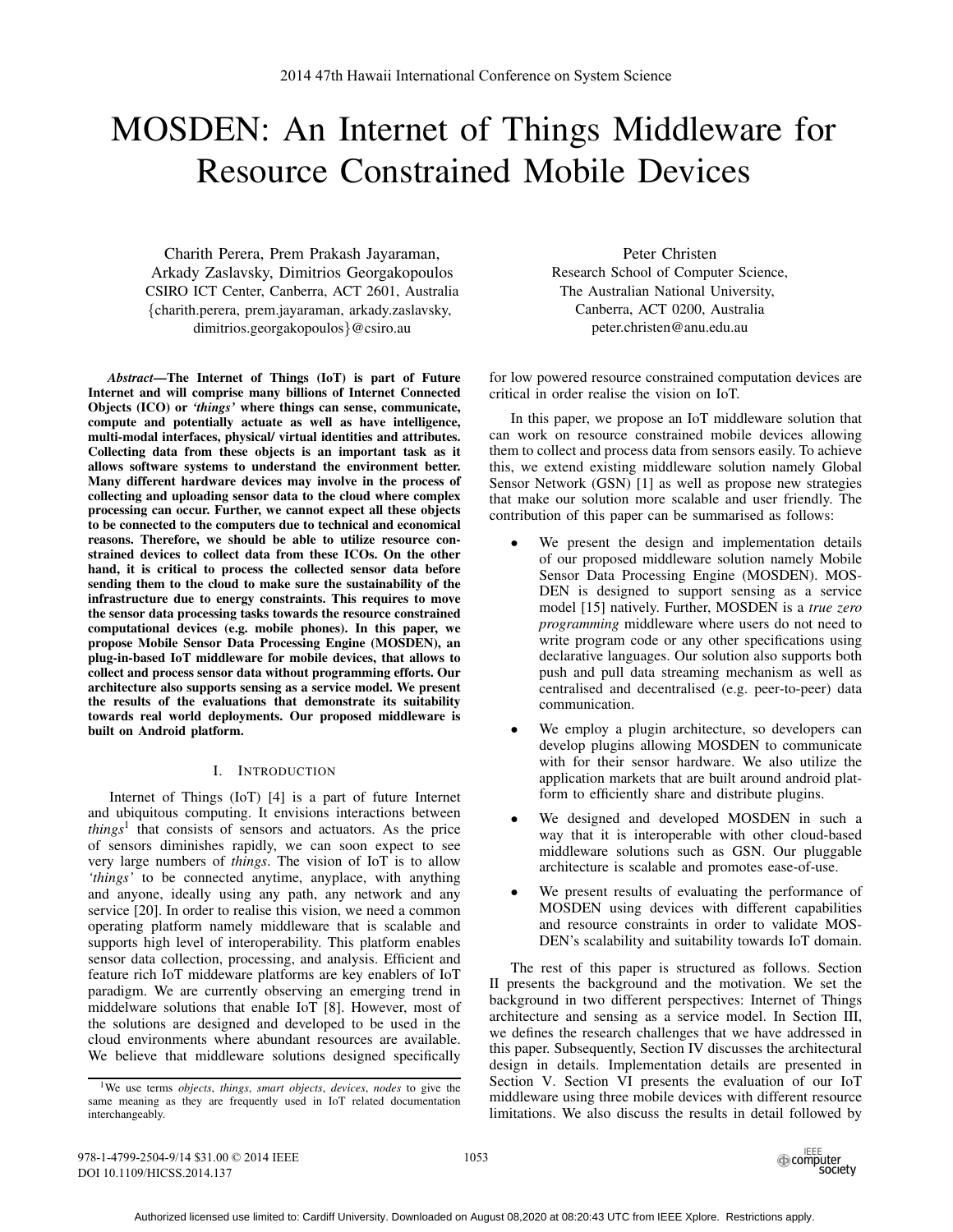

Fig. 1: Categorization of IoT devices based on their computational capabilities. The devices belong to each category has different capabilities depending in term of processing, memory, and communication. They are also different in price where devices becomes more expensive when move to left. The computational capabilities are also get increased when move to left.

an analysis of lessons learnt. Related literature is reviewed in Section VII under three broad themes. Section VIII concludes the paper by highlighting future work.

# II. BACKGROUND AND MOTIVATION

In this section, we briefly discuss the background and our motivation behind this work. The discussion is mainly structured under two main areas. First, we explain the hardware infrastructure that IoT is intended to use. Second, we explain the sensing as a service model and how it can fuels the adaptation of IoT. Our work is also stimulated and motivated by the statistics and prediction related to Internet of Things. Some of the details are discussed in [22].

#### *A. Internet of Things Architecture*

Even though IoT envisions billions of *'things'* to be connected to the Internet, it is not possible and practical to connect all of them to the Internet directly. This is mainly due to resource constraints (e.g. network communication capabilities and energy limitations). Connecting directly to the internet is expensive in term of computation, bandwidth usage, and hardware cost point of view. Enabling persistent Internet access is challenging and also negatively impacts on miniaturization and energy consumption of the sensors. Due to such difficulties, IoT solutions need to utilize different types of devices with different resource limitations and capabilities. In Figure 1, we broadly categorise these devices into 6 categories (also called level or layer).

The computational and connectivity capabilities increase as we move from right to left. Similarly, devices are also getting expensive and larger in form-factor when moving to the left. We believe that an ideal IoT middleware solution should be able to take advantage and adapt to these different types of devices in order to make the solution more efficient and effective. One of the most critical decision that needs to be taken in the domain of IoT is *'where and 'when'* to process the collected data. It is clear that no single solution would fit every situation. Though there are many factors need to be considered, energy consumption for data processing and network communication are among the most important factors. If we denote the energy requirement for data processing as  $E^{\alpha}$ and energy requirement for data communication over network as  $E^{\beta}$ , the following rule can be used to determine whether to process data in the current layer or send them to a higher layer.

• IF ( $E^{\alpha} < E^{\beta}$ ) THEN process locally ELSE send to a node with higher capability

Processing data in any device locally before sending them to the higher layers is important in terms of saving energy. However, the type of processing that needs to be performed at the each device is a difficult choice. Expensive processing can drain the battery quickly. In contrast, sending data frequently can also drain the battery quickly due to usage of communication radio [16]. One of our motivations in this work is to address this problem. MOSDEN performs data processing and analytic before transmitting them over a network. More importantly, our proposed middleware platform can be installed on devices that belongs to lower level categories which have resource limitations similar to mobile phones or Raspberry  $Pi<sup>2</sup>$ . For prototype implementation and evaluation, we use mobile phones. However, we believe, more cheaper devices with similar resource limitations will be available in the market overtime. MOSDEN can process sensor data based on SQLlike queries such as average which reduces the network communication due to sensor data fusion. The processing capabilities are discussed further in upcoming sections. Fifty different sensor application domains are explained in [3]. MOSDEN can be used in all these applications to improve the longterm sustainability of the IoT infrastructures by using available energy optimally and reduce unnecessary data communication. Specially, in outdoor sensing applications, it is troublesome and labour intensive to recharge the batteries of the sensing devices frequently.

#### *B. Sensing as a service Model*

This model provides sensors data to the users / consumer (i.e. anyone need access to sensor data) on-demand [22]. Sensing as a service model does not collect sensor data from all the available sensors at all times. IoT middleware platforms that supports sensing as a service do keep track of the individual sensors, their availability, and capabilities. However, they do not collect sensor data unless a consumer makes a request. Our solution, MOSDEN, supports sensing as a service model. Specifically, MOSDEN provides easy way to retrieve data from sensors. MOSDEN also collect information about each sensor sends them to the cloud-based IoT middelware (e.g. GSN [1]). Cloud IoT middleware maintains a registry

<sup>2</sup>The Raspberry Pi is a credit-card-sized single-board computer developed in the UK by the Raspberry Pi Foundation with the intention of promoting the teaching of basic computer science in schools. It has maximum of 512MB memory, up to 1 GHz CPU. One unit cost around \$25. http://www.raspberrypi.org/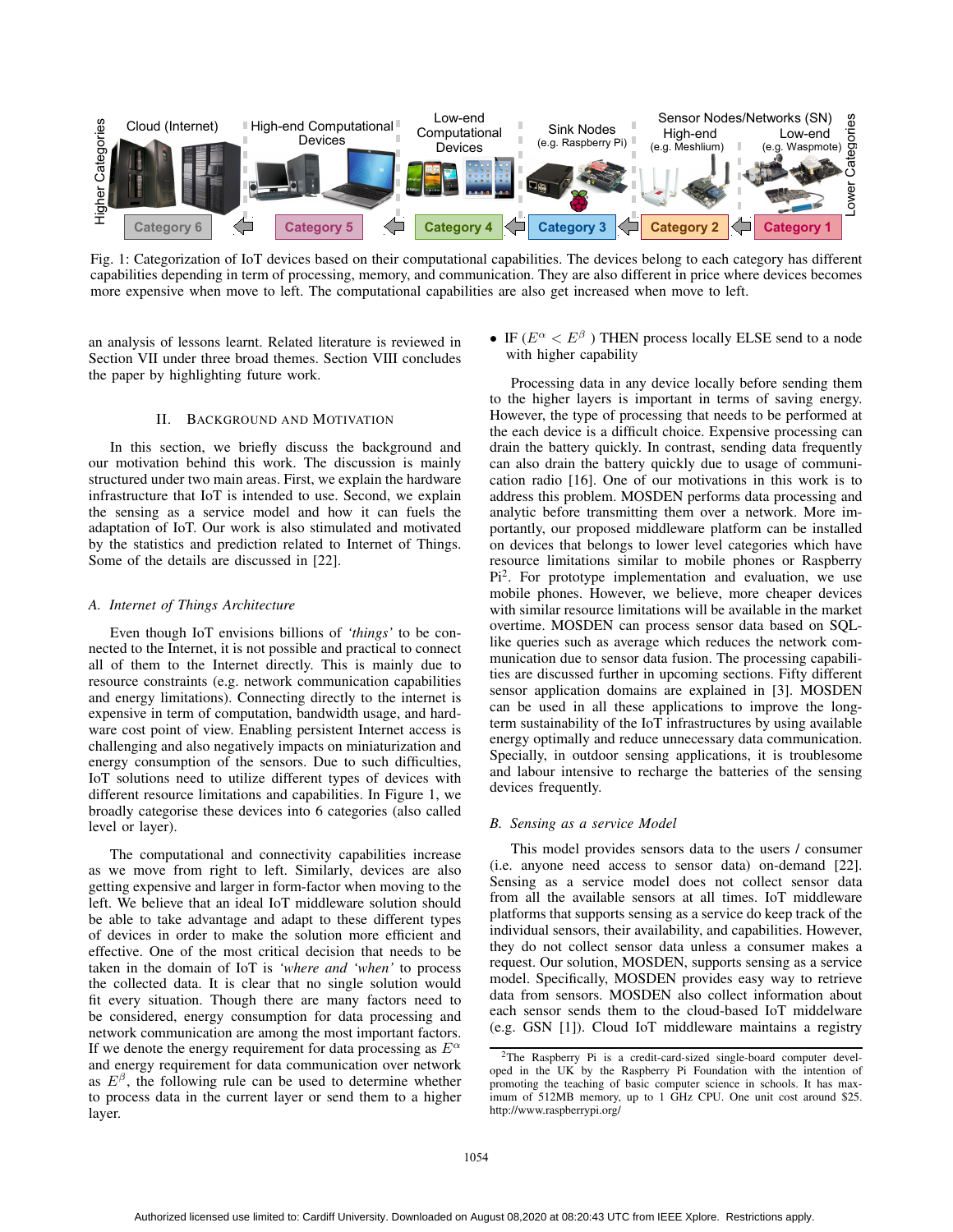

Fig. 2: MOSDEN supports sensing as a service Model. Sensors that do not have long-range network communication capabilities connect to MOSDEN instances. Then, MOSDEN process the data and transmit them to the cloud selectively,

of sensors which includes their availabilities and capabilities. Cloud IoT middleware retrieves this information though multiple MOSDEN instances. Once the Cloud IoT middleware receives a request from a consumer, it searches the required sensors and composes a request query. It then registers the request with the MOSDEN instance connected to the sensor.

Then, MOSDEN sends data to Cloud IoT middleware until the request expires. Figure 2 illustrates the typical architecture of a sensing as a service model and the role of MOSDEN intends to play. More importantly, MOSDEN performs data processing before send the data to the server. For example, instead of sending data every 2 seconds, MOSDEN may locally process, store the data and send the data to the cloud once a minute by averaging values<sup>3</sup>. As another example, MOSDEN may collect all sensor data for a minute and send them to GSN at once. Such approach can save significant amount of energy due to reduction of network operations (e.g. opening and closing communication radios are energy expensive operations).

Additionally, MOSDEN locally keeps track of the availabilities and capabilities of the sensors attached to each instance which makes it is easy and efficient for the cloud IoT middleware to stay up to date. Further, different MOSDEN instances connected to cloud IoT middleware are managed using a publish / subscribe model [2].

## III. RESEARCH PROBLEM

We address several research problems in this work. Our focus areas are energy efficient and effective data processing and network communication, cost efficient infrastructure support for large scale IoT deployment, and usability in connecting / configuring sensors. In the earlier section, we highlighted the importance of addressing the above mentioned research challenges: (1) the importance of processing data locally before transmitting to the cloud, (2) the importance of utilizing devices with different computational capabilities and price tags, and (3) the importance of providing efficient and easy way to connect sensors to low level computational devices (devices belongs to category 3 and 4 in Figure 1).

There are several commercial solutions $4$  that have been proposed in order to address some of the above mentioned challenges. However, these solution have several weakness. The following brief analysis helps to identify those weaknesses as well as to identify the ideal design requirements of an IoT middleware that needs to be installed on resource constrained devices. Though some of the hardware components are open sourced, software systems remain closed source which makes it hard to extend and interoperate. Further, these solutions have their own hardware devices that performs tasks similar to MOSDEN. However, these devices are custom built. We believe, utilizing commonly available devices such as mobile phones, makes it easy to adopt due to the fact the most of the people are familiar with mobile phones and know how to operate them in comparison to custom build proprietary devices. Another major drawback is inability for devices to interoperate with solutions provided by different vendors. For example, a sensor designed to be used by one solution cannot be connected to the software system of another solution.. Hence, our proposed middleware aims to be vendor agnostic.

#### IV. MOSDEN: ARCHITECTURAL DESIGN

In this section, we explain the design decisions in details. First, we present the reasons behind introducing a plugin architecture. Secondly, we explain the complete MOSDEN architecture. Thirdly, we explain how MOSDEN interacts with its peers as well as cloud companions. Finally, we explain how distributed processing performed collectively by cloud companions (i.e. GSN instances) and MOSDEN instances.

# *A. Plugin Architecture*

In MOSDEN, we employed a plugin architecture [9] in order to support three main requirements: scalability, usability, and community based development. A plugin is a independent software component that adds a specific feature to an existing software application. In MOSDEN, each plugin translates generic communication messages to sensor specific commands in order to enable communication between MOSDEN and a specific sensor. When an application supports plugins, it enables customization. Further, MOSDEN plugins can be installed and configured at run time.

Scalability: Due to plugin approach, MOSDEN can virtually support any sensor in the world. Anyone can develop plugins that allow MOSDEN to communicate with given sensors. Further, plugins consumes very small amount of storage space (e.g. 25KB). Therefore, large number of plugins can be stored even in a resource limited mobile device. Furthermore, MOSDEN automatically removes unused plugins when the memory is running low. New plugins can be downloaded through application stores such as *Google Play* or directly as .apk files. Separation of plugins from the main MOSDEN application, helps to reduce the size of the application and also promotes plug-n-play. Practically, at a given point of time, only small number of plugins need to be installed in order to facilitate sensor communication though thousands of plugins would be available on applications stores. Finally, the plugin architecture allows us to improve MOSDEN in the future,

<sup>&</sup>lt;sup>3</sup>The sampling rate and the data processing operation that may exactly use in each situation depends on the user requirement

<sup>4</sup>TWINE (supermechanical.com), Ninja Blocks (ninjablocks.com), and Smart Things (smartthings.com)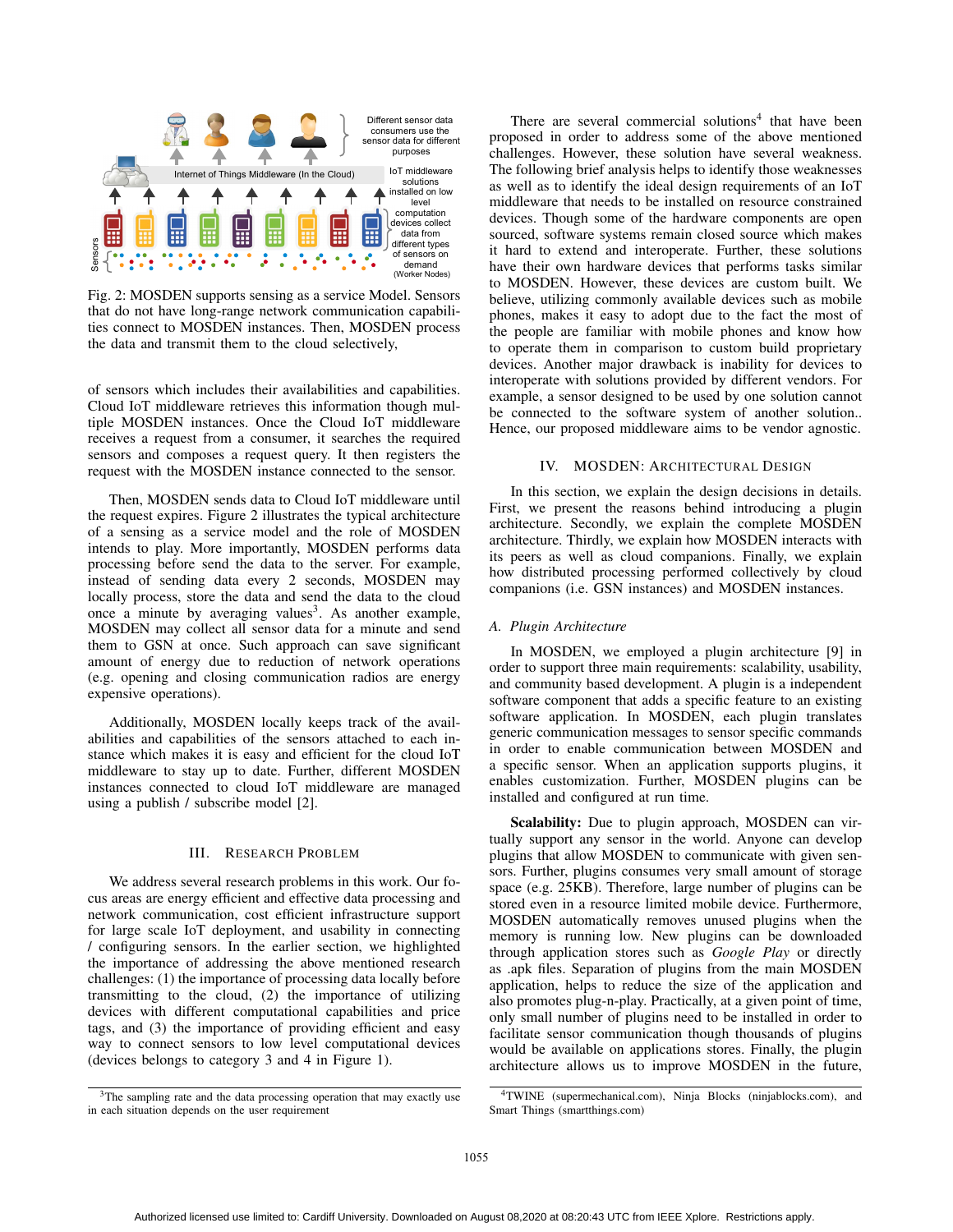

Fig. 3: The architectural design of the MOSDEN. Legend: Sensor (S), Plugin (P), Wrapper (W), Virtual Sensor (VS). Plugins communicates with the sensors and retrieve data. Each plugin should be compatible with the sensor it wants to communicates with. Plugins compatible with different sensors can be downloaded from Google Play

specially in the directions of automated sensor discovery and plugin installation based on context information.

Usability: MOSDEN is convenient to use as it allows to collect data from sensors without programming efforts. Users are only required to download the matching plugin from an application store. Due to standardise plugin structure, MOSDEN knows how to communicate with each plugin. For the user, all the technical complexities and details are hidden and happen autonomously behind the scene.

Community-based Development: Plugin architecture allows us to engage with developer communities and support variety of different sensors through community-based development. Our software are expected to release as free and open source software in the future. We provide the main MOSDEN application as well as the standard interfaces where developers can use to start develop their own plugins to support different sensors. We provide a sample plugin source code where developers only need to add their code according to the guidelines provided. Plugin model support to increasingly enable the number of sensors supported by MOSDEN. Plugins for MOSDEN can be downloaded via applications stores such as Google play.

### *B. General Architecture*

The architecture of MOSDEN is presented in Figure 3. MOSDEN architecture is based on the GSN architecture [1]. Additionally, we made several changes to the architecture in order to improve the efficiency as well as scalability. The major change is that we added a plugin manager and a plugin layer to support and manipulate plugins. GSN requires different wrappers to connect to different sensors. We eliminate this requirement and instead developed a single generic wrapper to handle the communication. In MOSDEN, wrappers do not directly communicate with sensors. Instead, the generic wrapper communicates with plugins and plugin communicates with the sensors (i.e. wrapper  $\rightarrow$  plugins (P<sub>i</sub>) $\rightarrow$  Sensor (S<sub>i</sub>)). Due to the introduction of a generic wrapper, manual re-compilation of MOSDEN is not required when new sensors are added. Our newly added plugin manager component communicates with the cloud based GSN instances as well as MOSDEN peer instances and share the information about the sensors connected to them. All the other architectural components behave as same as in the GSN middleware [1].

#### *C. Interaction with the Cloud and Peers*

MOSDEN is design to be used as part of the sensing as a service model. On the other hand, due to that fact that our code is based on GSN middleware, MOSDEN is 100% compatible with GSN. This means communication between GSN instances and MOSDEN instance can be performed natively without any additional effort. Further, MOSDEN is a part of our overall vision of providing middleware support across different categories of devices as depicted in Figure 1. The typical interactions between GSN cloud instance and MOSDEN instances are illustrated in Figure 4. There are three main interaction that are frequently performed between MOSDEN instances and a GSN cloud instance. During our work, we also extended the cloud GSN architecture in order to support these interactions. When MOSDEN instance detect a new sensor connected to it through a plugin, it retrieves additional context information about the sensor (e.g. type of the sensor, unit measurements, manufacturer) from the sensor itself. Then, MOSDEN registers the newly detected sensor in the cloud GSN instance. Different MOSDEN instances register their own sensors independently ni the cloud GSN instance. Cloud GSN combines all the information and model the data using the Semantic Sensor network ontology (www.w3.org/2005/Incubator/ssn/ssnx/ssn).



Fig. 4: Interactions between MOSDEN and Cloud GSN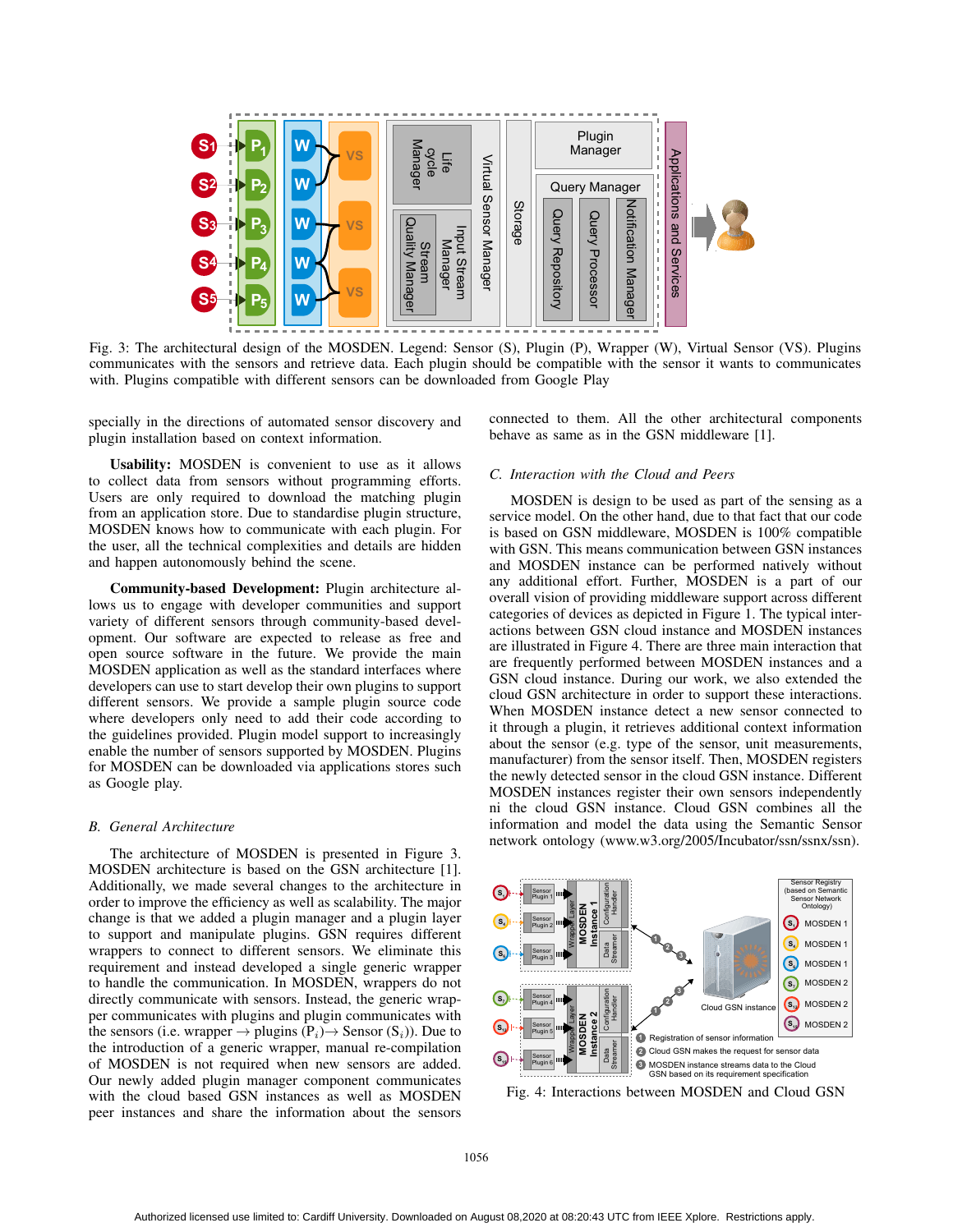When the cloud GSN instance receives a request from a user, it queries the sensor description registry in order to find out the relevant sensors that matches the user requirements. Then, it finds the MOSDEN instances that are capable of fulfilling the user request (i.e. whether the given MOSDEN is capable of collecting data from a sensor which is required by the user). Subsequently, GSN instance sends the requests to MOSDEN instances. Then, each MOSDEN registers the request. Finally, MOSDEN starts streaming the requested data to the cloud GSN instance. The cloud GSN instance can make the requests in both pull and push mechanisms. In the pull method, GSN makes the request every time it wants data from MOSDEN. In push method, cloud GSN sends the request and MOSDEN sends the data back until the request expires.

#### *D. Distributed Processing*

Our proposed IoT middleware platform capable of running on different resource constrained mobile devices supports distribute processing. Even though in this paper, we do not discuss distributed processing in detail, it is important to note that, processing data locally saves substantial amount of network communication cost. Additionally, peer to peer data communication and processing is also important. For example, multiple MOSDEN instance can interact in peer to peer communication mode without having central controller such as cloud MOSDEN. All the processes discussed earlier is also valid in such scenarios.

# V. IMPLEMENTATION

In this section, we describe the implementation details of MOSDEN. First, we present an overview of the development platforms, tools and technologies we used to develop the proposed solution. Further, we illustrate some of user interfaces provided in MOSDEN. We also discuss how we implemented the plugin architecture and the steps and guidelines that need to be followed in order to develop new plugins that are compatible with MOSDEN.

Our middleware is written in Java and runs on Android based devices. We used Java to develop our middleware in order to make sure the compatibility with its cloud based companion, GSN middleware [1]. Further, we selected Android platform due to its availability and the popularity<sup>5</sup>. Another important factor is the portability of the Android platform. Android is not intended to be a platform only for mobile phones. The leading developer of the Andorid platform, Google Inc., intends to use if for many other smart devices such as automobiles, refrigerators, televisions, and so on. This vision supports our objectives we discussed earlier in Section II. Therefore, the objective of developing MOSDEN is not only to support mobile phone platforms but also to support devices such as *Raspberry Pi* (raspberrypi.org). Currently, android for *Raspberry Pi* is under development. MOSDEN runs on Android 2.3 (and up), and it has 9935 (+ 768 logging lines in debugging version) lines of Java code. It consists of 115 class distributed across 14 packages. MOSDEN is based on popular middleware called Global Sensor Networks (GSN) [1]. MOSDEN source code will be available to downloaded freely in the future. As we mentioned earlier, our goal is not only to



Fig. 5: MOSDEN screenshots: (a) List of sensors connected the MOSDEN; (b) List of virtual sensors currently running on the MOSDEN and their details

support mobile phones but also to support devices with similar resources limitations. These devices may or may not have screens. We decided to develop two different versions of our middleware based on the same underline code-base where one version provides fully-fledged user interface to support direct user interaction with the MOSDEN as illustrated in Figure 5. The other version provides a simple user interface that only allows to start the middleware<sup>6</sup>. Figure 6 illustrates the user interface of the cloud GSN.

 ${}^{6}$ It is important to note that graphical user interface version requires Android 4.0 or higher as we have utilized latest user interface components in order to provide rich experience to the users. Limited user interface version is suitable for devices such as *Raspberry Pi* which reduces the additional overhead caused by the user interfaces.

| HOME<br><b>DATA</b>                                                                                 | <b>MAP</b>                                                | <b>FIII I MAP</b> |                                                                                                                                                                                                                                                  |          |   |                                                                                                      | <b>GSN HOL</b> |
|-----------------------------------------------------------------------------------------------------|-----------------------------------------------------------|-------------------|--------------------------------------------------------------------------------------------------------------------------------------------------------------------------------------------------------------------------------------------------|----------|---|------------------------------------------------------------------------------------------------------|----------------|
|                                                                                                     |                                                           |                   | Welcome to Global Sensor Networks. The first ten sensors are displayed by<br>default, but you can easily close them with the close all button. By clicking<br>on a virtual sensors on the left sidebar, it will bring it to the top of the list. |          |   | <b>Description</b><br>Not Provided<br><b>Author</b>                                                  |                |
| refresh<br>close all<br>Auto-refresh every :<br>1 <sub>min</sub><br>$\cdot$                         |                                                           |                   |                                                                                                                                                                                                                                                  |          |   | GSN Development Team. (my<br>email address)                                                          |                |
| <b>Real-Time</b><br>temperature 24.12<br>luminosity 85.42<br>presence True<br>crack detection False | Addressing<br>humidity 26.57<br>dust 0.082<br>sound 68.25 | Structure         | mosden_on_nexus4 05/06/2013 18:35:46 +1000<br><b>Description</b>                                                                                                                                                                                 | Download | 冥 | <b>Virtual sensors</b><br>Group: mosden<br>mosden on galaxys<br>mosden on nexus4<br>mosden on nexus7 |                |
|                                                                                                     |                                                           |                   | mosden on nexus7 05/06/2013 18:35:46 +1000                                                                                                                                                                                                       |          | 冥 |                                                                                                      |                |
| <b>Real-Time</b><br>temperature 23.78                                                               | Addressing<br>humidity 25.26<br>0.51<br>pressure 102.1    | Structure         | <b>Description</b>                                                                                                                                                                                                                               | Download |   |                                                                                                      |                |
|                                                                                                     |                                                           |                   | mosden_on_qalaxys 05/06/2013 18:35:46 +1000                                                                                                                                                                                                      |          | × |                                                                                                      |                |
| <b>Real-Time</b>                                                                                    | Addressing<br>humidity 25.26<br>0.51                      | Structure         | <b>Description</b>                                                                                                                                                                                                                               | Download |   |                                                                                                      |                |

Fig. 6: Screenshot of a cloud GSN instance showing three different MOSDEN instances registration

<sup>5</sup>http://www.gartner.com/newsroom/id/2335616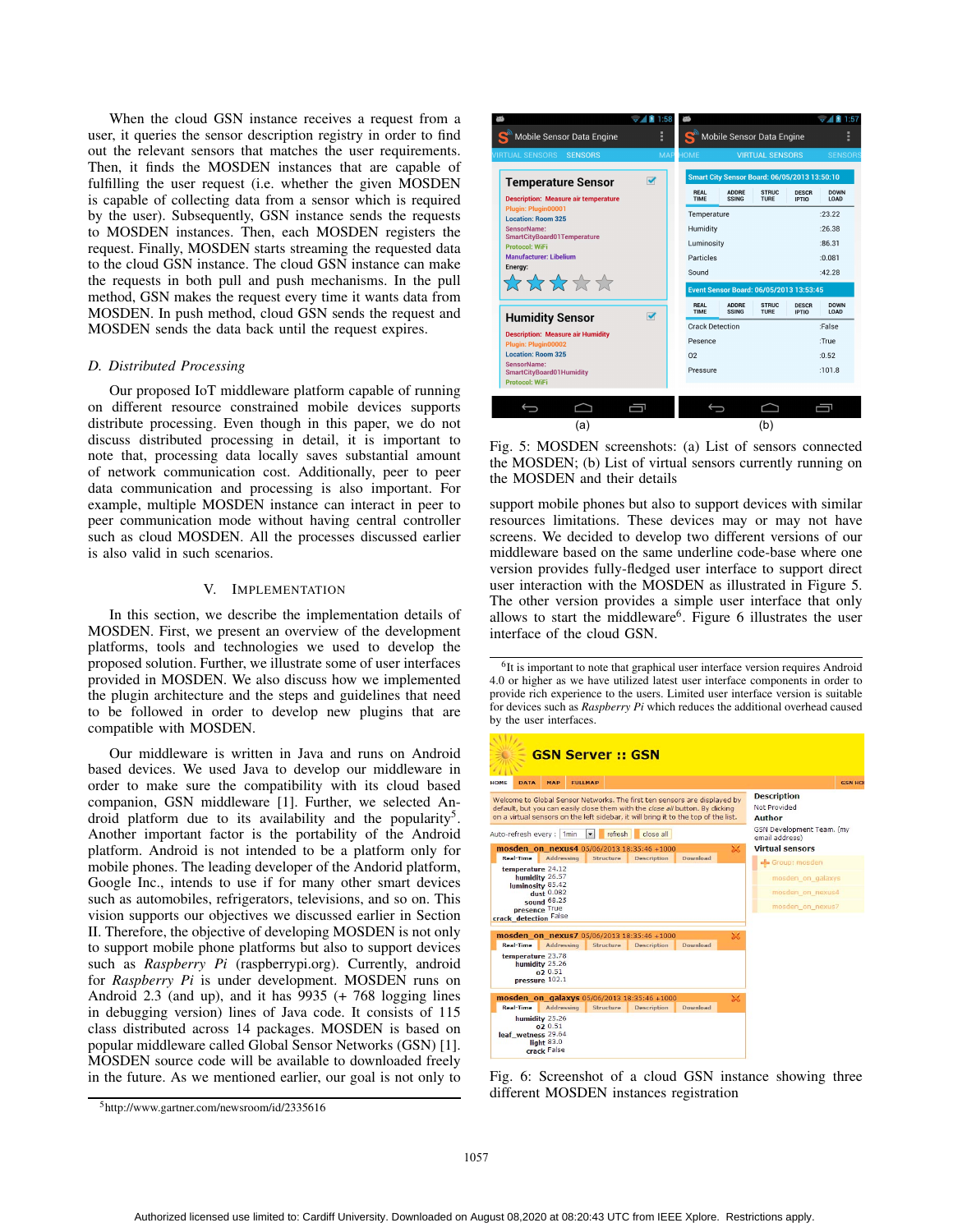All the features available in GSN are also available in MOSDEN including data processing and REST-base peerto-peer communication over HTTP. In comparison to GSN, we changed the wrapper structure and developed a generic wrapper. Further, we introduced the notion of plugins and added a plugin layer as well as a plugin manager. We also replaced the web-based user interface with an native Android application.

#### *A. Plugin Development*

This section explains how third party developers can develop plugins in such a way that their plugins are compatible with MOSDEN so MOSDEN can use them to communicate with external sensors. In plugin development, there are three main components that needs to be considered: (1) Plugin interface written in Android Interface Definition Language  $(AIDL)^7$ , (2) Plugin class written in Java, and (3) Plugin definition in *AndroidManifest* file. Figure 7 shows the plugin interface written in AIDL. *IPlugin* is an interface defined in AIDL. Plugin developers should not make any changes in this file. Instead they can use this file to understand how MOSDEN plugin architecture works. *IPlugin* is similar to the Java interfaces. It defines all the methods that need to be implemented by all the plugins despite their functionalities. Related to MOSDEN, we defined three methods to support the communication between main application and third party plugins8. Figure 8 present the basic structure of a MOS-DEN plugin. Each plugin is defined as an Android service. MOSDEN plugin developers need to implement these two methods: *getdataStructure()* and *getReadings()*. There is a third method, *void setConfiguration(in Map config)*, that developers can use to retrieve data from MOSDEN at runtime, specially information unknown to them at the development time (e.g. ip address, port number and other information related to configuration). This method accepts a  $Map<sup>9</sup>$  data structure as input and does not return any output.

In high-level, *getdataStructure()* returns a data type called *DataField4Plugins[]*. This returning data structure describes what kind of data items that MOSDEN should expect from the plugin. So MOSDEN can prepare its internal data structures as necessary. At the initialization phase, MOSDEN calls the *getdataStructure()* method so MOSDEN knows to expect

```
7http://developer.android.com/guide/components/aidl.html
```
<sup>8</sup>We expect to add more methods in order to support sophisticate functionalities and features in the future.

```
<sup>9</sup>A Java Data structure
```
# $\mathbf{p}_i$  ackage au.csiro.mosden:

 $\frac{1}{2}$  mport au.csiro.mosden.beans.DataField4Plugins: import au.csiro.mosden.beans.StreamElement4Plugins:

```
interface IPlugin {
 DataField4Plugins[] getDataStructure();
 StreamElement4Plugins[] getReadings();
\frac{1}{2} void setConfigurationInfo(in Map info):
'
```
Fig. 7: IPlugin written in AIDL (Android Interface Definition Language) that governs the structure of the Plugins. It defines the essential items in the plugin.



Fig. 8: MOSDEN plugin is an Android service

before real data comes in. Once the initialization is done, MOSDEN calls *getReadings()* repeatedly depending on the frequency specified by the cloud GSN. The method *getReadings()* returns a data raw (that comprise data items) that is organized as specified in the *DataField4Plugins[]*. The return data type is *StreamElement4Plugins[]*. Plugin developers are allowed to perform any operation within this method as long as it produces and returns the data types as specified by the guidelines<sup>10</sup>. Figure 9 shows how the plugins need to be defined in the AndroidManifest so MOSDEN application can automatically queried and identified them. The Android plugin must have an intent filter and the action name must be *'au.csiro.mosden.intent.action.PICK PLUGIN'*. Developers can provide any category name based on their preferences.

```
%-

android:name=[Plugin_name]
android:exported="true">

<action android:name="au.csiro.mosden.intent.action.PICK PLUGIN"/>
<category android:name="au.csiro.mosden.intent.category.[PLUGIN_NAME]"/>

-
```
Fig. 9: Code snippet of the plugins *AndroidManifest* file

In order to support much user friendly and scalable plugin architecture, we extended the typical GSN Virtual Sensor Definition (VSD). The essential details that are required to connect a specific sensor to MOSDEN (e.g. IP address, port number) can be passed into the plugin via the VSD as illustrated in Figure 10. These details are important special, in scenarios where multiple sensors need to use the same plugin (e.g. connecting 2 sensors that are similar)

```
-
-
 	-
-

source alias="source1" sampling-rate="1" storage-size="1">
<address wrapper="pluginwrapper">
-
	-
-

au.csiro.sensmalite.mainapp.intent.category.
         LIBELIUM_SMART_CITY_SENSOR
*-

<predicate key="ip-address">130.56.73.110</predicate>
-
	-

-

1-+2,*-

   *
<guery>SELECT * FROM wrapper</guery>
*

<guery>SELECT * FROM source1</guery>
*-
```
Fig. 10: Code snippet of a virtual sensors definition

 $\lambda$ 

<sup>10</sup>We expect to release a developer guide that explains how third party plugins can be developed in the future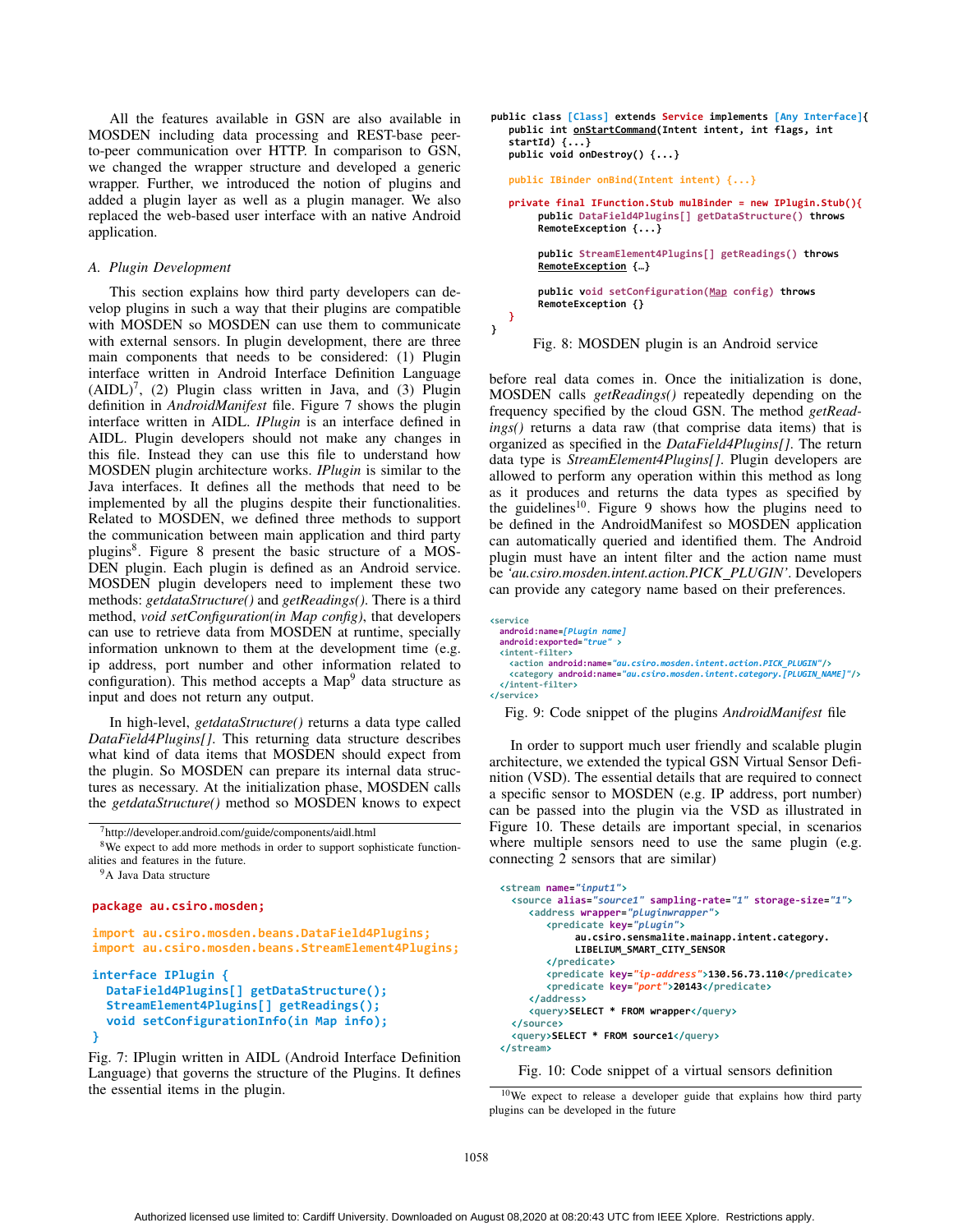# VI. EVALUATION

In this section, we present the details of the test-beds and evaluation methodology. We also discuss the lessons learnt from experimental evaluations.

# *A. Test-beds*

We evaluated the proposed middleware solution, MOSDEN using several different parameters such as CPU consumption, scalability, memory requirements, latency and so on. For the evaluation, we used three devices with different resource limitations. From here onwards we refer them as D1, D2, and D3. The technical specifications of the devices are as follows.

- Device 1 (D1): Google Nexus 4 mobile phone, Qualcomm Snapdragon S4 Pro CPU, 2 GB RAM, 16GB storage, Android 4.2.2 (Jelly Bean)
- Device 2 (D2): Google Nexus 7 tablet, NVIDIA Tegra 3 quad-core processor, 1 GB RAM, 16GB storage, Android 4.2.2 (Jelly Bean)
- Device 3 (D3): Samsung I9000 Galaxy S, 1 GHz Cortex-A8 CPU, 512 MB RAM, 16GB storage, Android 2.3.6 (Gingerbread)

We used a computer with Intel(R) Core i5-2557M 1.70GHz CPU and 4GB RAM to host the cloud GSN during the evaluations. For our evaluations, we employed sensors built into the above devices (e.g. Motion sensors: accelerometer, gravity, gyroscope, liner acceleration, rotation vector; Environmental sensors: ambient temperature, light, pressure, relative humidity; Position sensors: magnetic fields, orientation, proximity.). Further, we used sensors manufactured by Libelium [11] as external sensors with different combination of hardware sensors plugged into them such as temperature sensor, humidity sensor, LDR sensor, air pressure sensor, leaf wetness sensor, noise sensor, dust sensor, force and pressure sensor, flex-bend sensor, flexible stretch sensor, hall-effect sensor, differnt gas sensors (e.g.  $O_2$ ,  $CO_2$ ) and so on. Resource constrained computational devices we used in this work as well as some of the sensors used in this experiments are shown in Figure 11.

#### *B. Methodology*

This section explains the evaluation methodology, experimental conditions and objectives of the Figures 12a to 13. All the evaluations are done using three different resource constrained mobile devices as explained in the section above. In all the evaluations, CPU usage (consumption) is measured in units of *jiffies*<sup>11</sup>. At this point, MOSDEN supports only Wi-Fi communications<sup>12</sup>. We keep the sampling rate as 1 second during the course of evaluations.

In Figure 12a, we examine how CPU usage changes when the number of sensors involved increases. Figure 12b shows how memory consumption changes when number of sensors involved increases. Figure 12c measures how energy consumption changes when number of sensors involved increases. In



Fig. 11: Some of the hardware devices used in the experimentation: (a) Google Nexus 7 tablet, (b) Google Nexus 4 mobile phone, (c) Samsung I9000 Galaxy S, (d) Smart cities board (with batteries), (e) Smart cities board (without batteries), (f) Smart metering board, (g) Agriculture board, (h) Gas board, (i) Flex bend sensor, (j) Events board, (k) Ultra sound sensor ,(l) Air pressure sensor,(m) Air contaminant sensors, (o) Presence sensor,(p) Humidity sensor,(q) Temperature sensors, (r) Leaf wetness sensor, (s) Wi-Fi broad / Antenna, (t) Vibration sensors

Figures 12a, 12b and 12c, MOSDEN only uses inbuilt sensors to collect data and store them in the local storage space. No network communication is performed. In Figure 12d, we evaluate how CPU usage changes when the number of queries processed by the MOSDEN changes (step 2 and 3 in Figure 4). Figure 12e shows how memory consumption changes when the number of queries changes. Additionally, Figure 12f shows how energy consumption changes when the number of queries changes. In Figures 12d, 12e, and 12f, MOSDEN uses inbuilt sensors to collect data and send them to the cloud GSN over a WiFi network.

In Figure 13, we examine the time MOSDEN takes (i.e. latency) to process and transmit the data. We measure the time taken for the following two operations. (1) We start measuring the time taken by the plugin to retrieve data from a sensor, pass it to a wrapper and subsequently store it in a local database. (2) Time taken for MOSDEN to respond to incoming query request from the cloud GSN.

### *C. Results*

According to Figure 12a, it is evident that CPU usage increases when the number of sensors increase. It is important to highlight that, D3 consumes more CPU time compared to other devices when it needs to handle 10+ sensors. One reason for this is the lack of main memory (RAM) which

<sup>11</sup>In computing, a jiffy is the duration of one tick of the system timer interrupt. It is not an absolute time interval unit, since its duration depends on the clock interrupt frequency of the particular hardware platform.

<sup>12</sup>We expect to support Zigbee and Bluetooth in the future. However, such improvements will not change the overall architecture.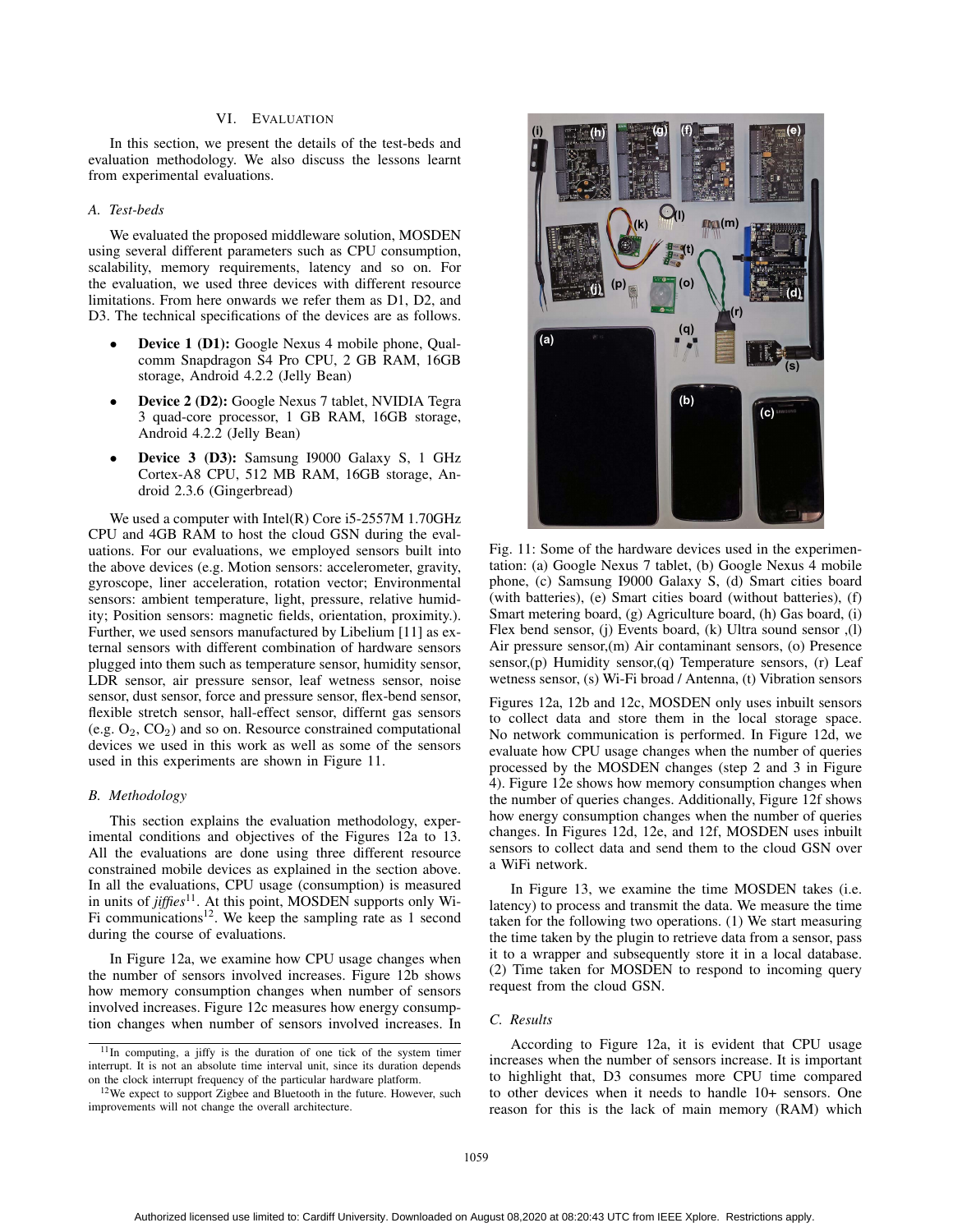

Fig. 12: Experimentation and Evaluation Results. (Note: MOSDEN application and plugins use CPU, memory, and energy independently where plugins are treated as individual service by Android platform. All the calculations are accumulated values of MOSDEN application and plugin services)

puts additional overheads on the CPU. Similar pattern is revealed in Figure 12b as well as in term of memory usage. Devices that have larger memory capacity can afford to allocate more memory to MOSDEN which increases the overall performance of MODSEN. Further, comparatively resource rich devices consumes more energy due to usage of powerful CPUs and sensing hardware. This is observed in the 12c where difference in energy consumption for D1 and D3 is much higher compared to difference in memory usage. When not performing any network communication tasks, MOSDEN takes only 38MB (D1) / 30MB (D3) to collect, process and store data from 13 different sensors<sup>13</sup>. MOSDEN consumes around 35J (D1) / 10J (D3) to process, and store data from 13 sensors. It is important to note that, Android manages the memory allocated to application. Depending on the memory availability at a given point of time, Android could restrict an application from consuming large amount of memory to facilitate smooth running of other essential applications and services. We also note, during this evaluation, only system processes and services, MOSDEN and our power monitor application were running on the phone.

Most important fact is that D3 could not handle more than 20 parallel queries from the cloud  $GSN<sup>14</sup>$ . This is mainly due to lack of available memory as compared to other devices. Additionally, D3 is based on Android 2.3.6 (Gingerbread) OS and does not support multi core operations. Further, Android 2.3.6 does not provide efficient multi tasking support<sup>15</sup>. As we mentioned earlier related to Figure 12a, Figure 12d also reveals that D3 uses significantly more CPU compared to other devices due to the overhead created by lack of memory. Comparatively, D1 and D2 use less CPU and as observed from the results, the CPU consumption is gradually increasing but not significant when MOSDEN processes more than 10 queries. One reason for this is that, Android OS restricts MOSDEN from consuming too much CPU resource after a certain level as it needs to facilitate other essential Android applications and services.

Figure 12e clearly shows that D3 suffers from lack of memory as it is not allocated more than 150MB of memory. In contrast, both D1 and D2 have abundant memory available to be utilized so memory usage increase up to 620MB (D1) / 580MB (D2). Energy consumption graph with and without network communication looks similar in pattern. However, energy consumption has significantly increased across all three devices (50J (D1) / 40J (D2) when processing 30 queries). When there is no network communication, MOSDEN takes 22 seconds to collect data from a sensor plugin, process and store it locally. However, when the cloud GSN starts sending queries Android allocates more CPU and memory to MOSDEN. Hence, the data collection/processing and query processing operations are performed much faster which helps to reduce the overall latency from 22 seconds to 0.2 seconds.



<sup>&</sup>lt;sup>13</sup>All the devices do not have all 13 sensors though the Android platform supports them

<sup>&</sup>lt;sup>14</sup>When running more than 20 queries in D3, MOSDEN becomes unstable. Sometimes, D3 was able to handle 20+ queries for a very short period of time before it crashed

<sup>15</sup>http://socialcompare.com/en/comparison/android-versions-comparison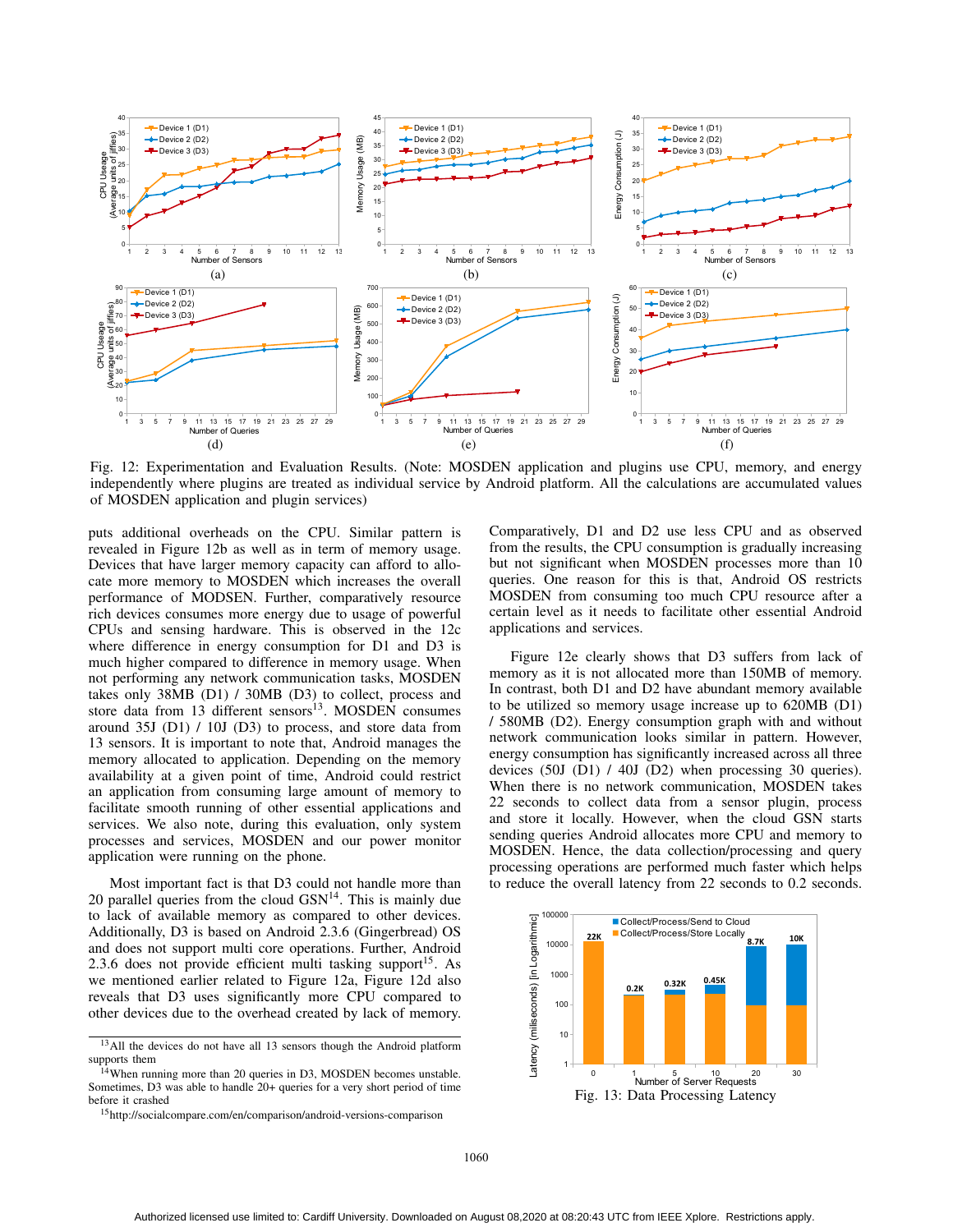As the number of query request increases, from the results, we observe that, latency<sup>16</sup> also increases. When MOSDEN processes 30 queries, latency increases to 10 seconds. However, significant potion of the total processing time is taken to fuse the data and send them to the cloud<sup>17</sup>.

# *D. Lessons Learnt and Potential Applications*

Lessons Learnt: Our experimental evaluations validate the energy and performance efficient of our the proposed plugin-based MOSDEN platform. The middleware functioned without any issues during our experiments. Additionally, the plugin-based architecture increases the usability of MOSDEN by allowing users to download and install plugins from Google market place with zero effort programming and no modifications to MOSDEN. Further, modern mobile devices can process significant amount of requests with the limited resources they have. It is evident that the memory is more important than CPU in situation where data needs to be processed under small sampling rates. In our previous work [16], we learnt that reduced sampling rate can save energy and resource consumption significantly. In such scenarios, MOS-DEN will be able to process much more queries efficiently than it did in the evaluations. We look forward to perform more experiments to examine the impact of sampling rate on MOSDEN's performance.

Potential Applications: The MOSDEN platform can greatly fosters the development of new and innovative mobile data services that depend on IoT devices as the source of data. One such example is a crowd-sourcing application where sensor data (e.g. noise level in outdoor environment) can be collected from users' mobile device running MOSDEN. The collected data can be used by applications in the cloud in their decision making process (e.g. determine the noise pollution level at an intersection in the city by fusing data from multiple MOSDEN instances). Another example is to determine realtime traffic conditions using data acquired from MOSDEN running on user mobile devices.

## VII. RELATED WORK

In this section, we review the literature under three categories of research where our proposed solution lies at the intersection: IoT middleware, mobile Sensor middleware, and data processing in resource constrained devices.

IoT Middleware: Bandyopadhyay et al. [5] have done a survey on IoT middleware solutions. We discussed the GSN middleware in detail before as we selected it to build our solution on top of it. Microsoft *SensorMap* [12] (sensormap.org) is a data sharing and visualization framework. It is also a peer produced sensor network that consists of sensors deployed by contributors around the world. *SensorMap* mashes up sensor data on a map interface. Then, it allows to selectively query sensors and visualize data. *SensorMap* is designed to run on server computers. *Linked Sensor Middleware* (LSM) [17] (lsm.deri.ie) is a platform that provides wrappers for real time data collection and publishing. It also provides a web interface for sensor search, linked stream data query, data annotation and visualisation. *LSM* mainly focuses on linked data publishing.

This platform is also focused on server-based deployment. *Cosm* (formerly Pachube) (cosm.com) is a platform for Internet of Things devices. *Cosm* allows different data sources to be connected to it. Then, it provides functionalities such as event triggering and data filtering. *Cosm* is also a server level middleware that is not suitable for resource constraint devices. There are several other commercial solutions available: TWINE (supermechanical.com), Ninja Blocks (ninjablocks.com), and Smart Things (smartthings.com). All these solutions focus on event detection using IF-THEN rules in smart environments. They use their own proprietary software systems installed on small resource constrained computational devices. Their own sensors can communicate with these devices. MoSHub [13] is an mobile application that collects data from both internal and external sensors and push them to the cloud IoT middleware. However, it does not provide data processing capabilities. This means all the sensor data collected are uploaded to the cloud then and there which makes this approach inefficient in term of energy consumption.

Mobile Sensor Middleware: These category of solutions aim to turn smart phones into mobile sensors so data on user behaviour and the surrounding environment can be captured and analysed. Mobile phone based sensing algorithms, approaches, and applications are discussed in [10]. *Pogo* [6] is a middleware for mobile phone sensing that focuses on building large scale mobile phone sensing test beds. They have developed a server-based counterpart as well as the middelware for Android. The objective of *pogo* is to sense the behaviour of the applications. In contrast, MOSDEN focuses on collecting and processing sensor data from both internal and external sensors. DAM4GSN [16] is also an approach based on GSN. It provides an application that is capable of collecting data from internal sensors of a mobile phone and send to the GSN middleware. No processing capabilities are provided at the mobile phone end. Therefore, all the information sensed are sent to the server. This approach is inefficient due to continuous usage of communication radio of the mobile phone specially when the sampling rate is small  $(< 1$  min) [16].

Data Processing in Resource Constrained Devices: *Dynamix* [7] is a plug-and-play context framework for Android. *Dynamix* automatically discovers, downloads and installs the plug-ins needed for a given context sensing task. *Dynamix* is a stand alone application and it tries to understand new environments by using pluggable context discovery and reasoning mechanisms. It does not provide server-level solution. Context discovery is the main functionality in *Dynamix*. In contrast, our solution is focused on allowing easy way to connect sensors to applications in order to support sensing as a service model in IoT domain. We employee a pluggable architecture which is similar to the approach used in *Dynamix*, in order to increase the scalability and rapid extension development by 3rd party developers. One of the most popular type of processing in mobile is activity recognition. Yan et al. [21] have presented an energy-efficient continuous activity recognition on mobile phones. One of the most important data processing task that need to be performed at the lower level devices (e.g. categories 2,3,4 in Figure 1) in IoT is validation, fusing, filtering, context discovery, and annotation [14]. Data collected by lower level devices needs to be validated in order to reduce the wastage of network communication [19]. Further, data fusing and filtering operations prevent redundant network communications.

<sup>&</sup>lt;sup>16</sup>Time takes to fulfil all the requests made by the cloud GSN

<sup>&</sup>lt;sup>17</sup>Time that the data takes to travel over the network is not counted